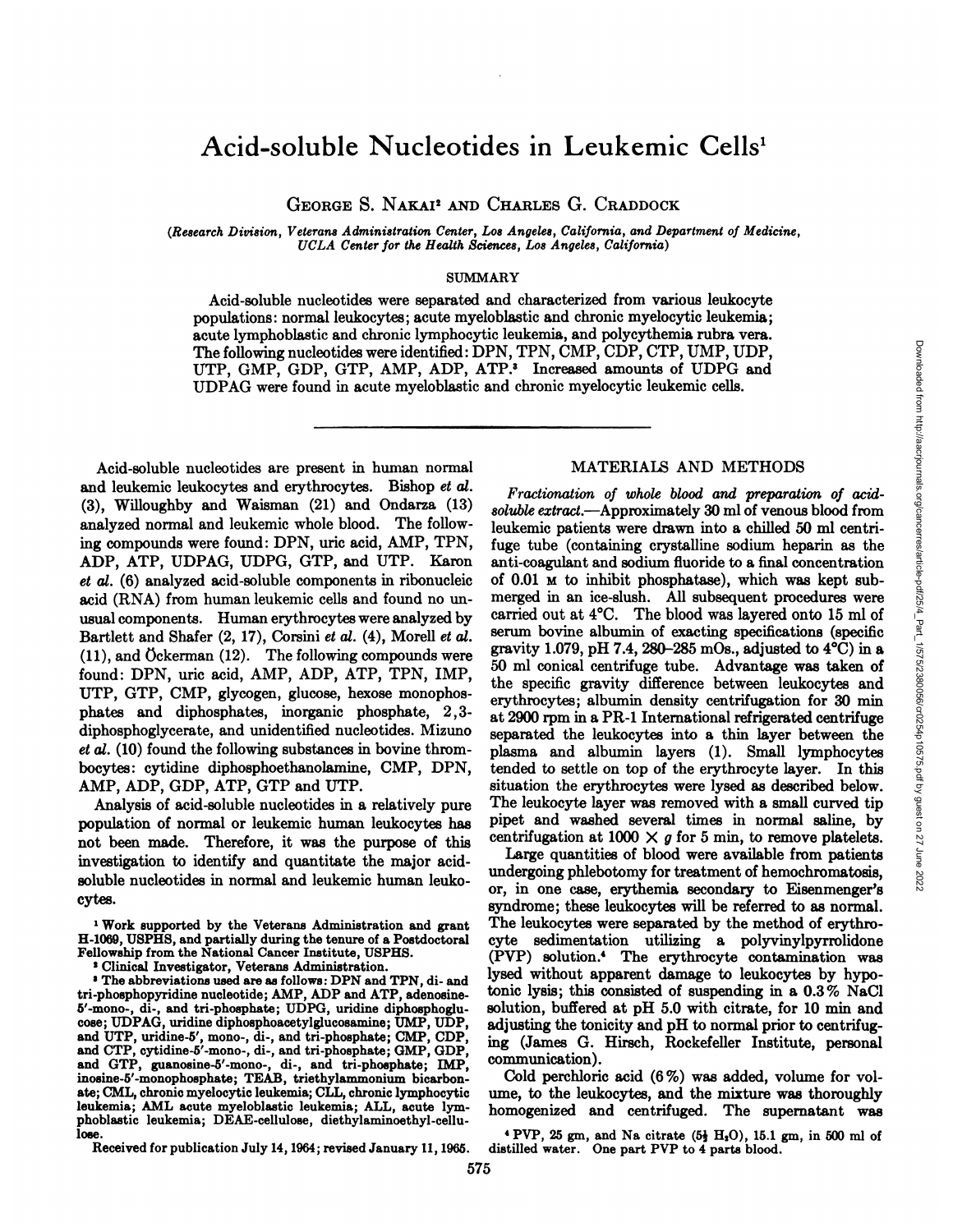decanted and the residue re-extracted twice with 3% cold ATP and GTP were quantitated by the method of Loring perchloric acid, 0.5 volume to 1 volume of residue. The combined supernatant solution was neutralized with con centrated KOH to approximately  $pH$  7.0. The resulting potassium perchlorate was centrifuged; the supernatant was removed and lyophilized to a small volume and stored at  $-20^{\circ}$ C until used.

*Preparation of columns.—Columns of Dowex 1-X8,* 200—400mesh (chloride form) were prepared as described by Hulbert et al. (5). Columns measuring 3 mm i.d. and 60 cm in length (Microchemical Specialties Company, Berkeley, Calif.) were packed under nitrogen pressure (10— 15 psi) to about 40 cm above the fritted disc and con tinuously washed with distilled water until ready for use.

*Elution and analysis.—Two parallel-sided cylinders* measuring 4.6 cm and 8.0 cm in diameter were used to ob tain a concave gradient (14). Later experiments were performed with a 9-chambered Vanigrad (Buchlen Instru ments, Fort Lee, N. J.), which allowed for better elution control. Seven chambers were utilized containing 50 ml each from chamber 1 through 7:  $(a)$  water;  $(b)$  water; *(c) 1.0 M TEAB; (d) water; (e), (j), and (g) 2.0 M TEAB* (15). Well washed Tygon tubing was used (i.d.,  $\frac{1}{32}$  inch; o.d.,  $\frac{5}{32}$  inch; wall,  $\frac{1}{16}$  inch). Flow rate was carefully controlled at 4.0 mi/hr with a Harvard model 600—1200 peristaltic pump (Harvard Apparatus Company, Inc., Dover, Mass.). The concave gradient gradually increased to 1.0 M, after which the column was washed with an ap proximately 2.0 M solution of TEAB to elute completely ATP and GTP. The Varigrad, when utilized, gradually increased to approximately 2.0 M TEAB. Approximately 150 to 160 3.0-ml fractions were collected in a Gilson model D 152 fraction collector with an N.I.L. drop counter (Gilson Medical Electronics, Middieton, Wis.). The Varigrad required approximately 100 3.0-mi fractions. A single run required approximately 120 hr. The entire  $\frac{10}{10}$ <br>system was refrigerated at 4<sup>o</sup>C. The absorption at 260 system was refrigerated at 4°C. The absorption at 260  $m\mu$  and 280  $m\mu$  of each fraction was determined in a  $\infty$ Beckman DU spectrophotometer using a 1.0-cm light path og. quartz cell. The 280/260 ratio tentatively identified the 07 compound. The material from each peak was lyophilized and dissolved in small amounts of pH 7.0 distilled water; aliquots were taken for analyses. Each peak was chroma tographed on Whatman No. 1 paper for ascending chroma-  $\frac{1}{4}$  0.4 tography in the following solvents:  $(a)$  isobutyric acid/ concentrated ammonium hydroxide/Versene; (b) ethanol/ ammonium acetate; (c) ammonium sulphate/sodium 02 acetate/isopropanol (18). UDPG and UDPAG were 0. identified in the following solvents:  $(a)$  7.5 volumes of 95 % ethanol plus 3 volumes of 1 M ammonium acetate (pH 7.5); (b) same as  $(a)$  but with 1 M ammonium acetate buffer, pH 3.8. Later chromatographic analyses were performed on DEAE-cellulose thin-layer chromatography  $(16)$ . Another aliquot was dissolved in 0.1 N HCl and 0.1 **N NaOH. These aliquots were analyzed in a Beckman** DK-2A recording spectrophotometen or a Beckman DB recording spectrophotometer for their characteristic spectra and for quantitation purposes. In those peaks which contained more than one compound, each was eluted after paper chromatography or thin-layer chromatography and characterized, when sufficient material was available.

(7). Reference compounds were obtained from Sigma Chemical Company, St. Louis, Mo., and California Corporation for Biochemical Research, Los Angeles, Calif.

# RESULTS

The following nucleotides were present in normal and leukemic human leukocytes: DPN, TPN, CMP, CDP, CTP, UMP, UDP, UTP, GMP, GDP, GTP, AMP, ADP, ATP, UDPAG, and UDPG. Typical chromato graphic profiles from the various types of leukocytes are presented in Chant 1. The initial breakthrough is not included. Quantities shown on the ordinate represent only one typical sample of a particular ieukocyte popula tion ; this varied with the total quantity of cells analyzed.

shown in Table 1. Table 2 summarizes the quantitative data. UDPG and UDPAG were detected only in acute and chronic leukemic leukocytes. The initial break through probably contained purine and pyrimidine bases and nucleosides, but adequate identification could not be made on any of the compounds.

# DISCUSSION

There appear to be at least 16 nucleotides in human leukocytes, with UDPG and UDPAG being present in somewhat greater quantities in leukocytes from patients with AML and CML. There appears to be no good correlation between UDPG and UDPAG content with cellu lar maturity. The minor nucleotides, such as CDP, CTP.



CHART 1.-Typical chromatographic profiles of nucleotides from various leukocyte populations. Abbreviations used are: DPN and TPN, di- and triphosphopyridine; CMP, CDP, CTP, cytidine-5'-mono-, di-, and triphosphate; UMP, UDP, UTP, unidine-5', mono-, di-, and triphosphate; UDPG, uridine diphos phoglucose; UDPAG, uridine diphosphoacetylglucosamine; AMP, A.DP, ATP, adenosine-5'-mono-, di-, and triphosphate; GMP, GDP, GTP, guanosine-5'-mono-, di-, and triphosphate; CML, chronic myelocytic leukemia; CLL, chronic lymphocytic leukemia; AML, acute myeloblastic leukemia; ALL, acute lymphoblastic leukemia.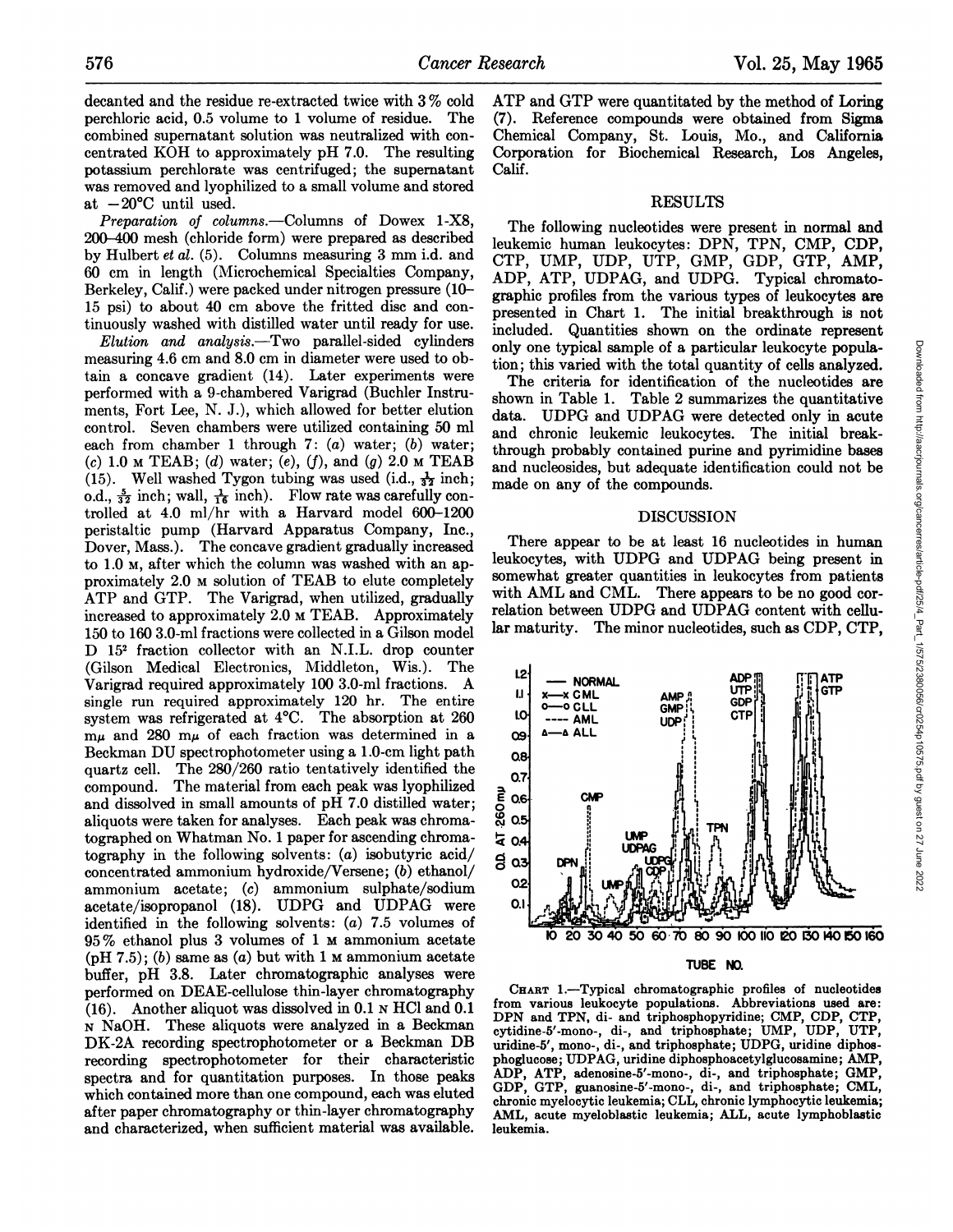TABLE 1

|                                           |                          |                |                 |                          |         |            | NUCLEOTIDES IN LEUKOCYTES |             |         |                          |            |                                                 |                             |                                                                            |              |            |
|-------------------------------------------|--------------------------|----------------|-----------------|--------------------------|---------|------------|---------------------------|-------------|---------|--------------------------|------------|-------------------------------------------------|-----------------------------|----------------------------------------------------------------------------|--------------|------------|
|                                           | л                        | в              | $\sqrt{ }$<br>◡ |                          | E       |            | G                         | $\mathbf H$ |         |                          | A          | L                                               | м                           | N                                                                          | $\mathbf{o}$ | P          |
| R <sub>F</sub> of nucleotide <sup>6</sup> | 53 $(55)^b$ 52 $(51)$    |                | 33 (33)         | 36 (39)                  | 60 (60) | 35(35)     | 21(20)                    | 22 (18)     | 26(25)  | 27 (30)                  | 30(29)     | 29 (28)   48 (47)   23 (20)   41 (41)   20 (22) |                             |                                                                            |              |            |
| $R_F$ of nucleotide <sup>c</sup>          | 15(15)                   | 15(15)         | 17(19)          | 7(7)                     | 15(15)  | 12(11)     | 46 (34)                   | 43 (28)     | 10(10)  | 10(11)                   | 10(4)      |                                                 | $-$ (52)   10 (10)   10 (9) |                                                                            | 8(5)         | 7(6)       |
| $R_F$ of nucleotide <sup>d</sup>          | 38 (38)                  | 82 (86)        | 78 (77)         | 75 (73)                  | 33(34)  | 77 (72)    | 76 (71)                   | 77 (78)     | 80 (79) | 57 (53)                  | 80 (78)    |                                                 |                             | $\mid$ 53 (53) $\mid$ 42 (38) $\mid$ 83 (82) $\mid$ 46 (44) $\mid$ 67 (65) |              |            |
| RF of nucleotide <sup>®</sup>             |                          | 74 (76)        |                 |                          |         |            | 70 (69)                   | $- (75)$    | 83 (82) |                          |            | (67)                                            |                             | 50 (53)   89 (89)                                                          |              | 68 (68)    |
| $R_F$ of nucleotide                       |                          |                |                 |                          |         |            | 45 (41)                   | 32(33)      |         |                          |            |                                                 |                             |                                                                            |              |            |
| RF of nucleotide <sup>9</sup>             |                          |                |                 |                          |         |            | 46 (42)                   | 35(35)      |         |                          |            |                                                 |                             |                                                                            |              |            |
| $E_{\text{max}}$ pH $2,\text{m}\mu$       | 330 <sup>A</sup>         | 279            | 260             | $\overline{\phantom{a}}$ | 256     | -          | 263                       | 260         | 260     | -                        | -          | $320^*$                                         | 255                         | 257                                                                        | 255          | 255        |
| $E_{\min}$ pH 2, m $\mu$                  | 290 <sup>h</sup>         | 245            | 237             |                          | 239     |            | 243                       | 240         | 248     | $\overline{\phantom{0}}$ | -          | $300^{\circ}$                                   | 244                         | 232                                                                        | 229          | 229        |
| $E_{\text{max}}$ pH 11, m $\mu$           | $\overline{\phantom{0}}$ | -              | 263             | $\overline{\phantom{0}}$ | 258     | -          | 262                       | 260         | 262     | $\overline{\phantom{0}}$ | -          | -                                               | 257                         | 257                                                                        | 259          | 259        |
| $E_{\rm min}$ pH 11, $m\mu$               | -                        | -              | 244             | $\overline{\phantom{a}}$ | 238     | --         | 247                       | 243         | 247     |                          | -          | $\overline{\phantom{0}}$                        | 239                         | 240                                                                        | 232          | 235        |
| Probable identity                         | DPN <sup>j</sup>         | $\mathbf{CMP}$ | <b>UMP</b>      | CDP                      | AMP     | <b>GMP</b> | <b>UDPAG</b>              | <b>UDPG</b> | UDP     | <b>GDP</b>               | <b>CTP</b> | <b>TPN</b>                                      | <b>ADP</b>                  | <b>UTP</b>                                                                 | <b>ATP</b>   | <b>GTP</b> |

**a Iaobutyric acid/water/concentrated ammonium hydroxide/Vereene (100: 55.8:4.2: 1.6).**

*b Normal control valuea in parenthe8is.*

**C Ethanol/ammonium acetate (140:60)**

**d Ammonium sulphate/sodium acetate/isopropanol (160: 36:4).**

. Diethylaminoethyl thin layer: 1 M sodium acetate/saturated ammonium suiphate/isopropanol.

*I 95% Ethanol/i M ammonium acetate, pH 7.5 (7.5:3).*

 $\theta$  Same as a but with 1  $\mu$  ammonium acetate buffer, pH 3.8.

 $h$  DPN oxidized form, cyanide complex, using 1.0  $\mu$  KCN.

**\$TPN oxidized form, cyanide complex, using 1.0 M KCN.**

<sup>j</sup> DPN and TPN, di- and tri-phosphopyridine; CMP, CDP, CTP, cytidine-5'-mono-, di-, and tri-phosphate; UMP, UDP, UTP, uridine-5'-, mono-, di-, and tri-phosphate; AMP, ADP, ATP, adenosine-5'-mono-, di-, and tn-phosphate; GMP, GDP, GTP, guanosine-5'-mono-, di-, and tn-phosphate; UDPAG, uridine diphoephoacetyl **glucosamine; UDPG, uridine diphosphoglucose.**

TABLE 2

| Diagnosis        | No.<br>of<br>sub-<br>jects | Break-through         | DPN <sup>®</sup> TPN | Cytidine<br>nucleotides<br>(CMP, CDP,<br>CTP) | Uridine nucleo-<br>tides (UMP,<br>UDP, UTP) | <b>UDPG</b>                  | <b>UDPAG</b>    | Adenosine nucleo-<br>tides (AMP.<br>ADP. ATP) | Guanosine nucleo-<br>tides (GMP.<br>GDP. GTP) |
|------------------|----------------------------|-----------------------|----------------------|-----------------------------------------------|---------------------------------------------|------------------------------|-----------------|-----------------------------------------------|-----------------------------------------------|
| Normal           | 9                          | $1.8 \pm 0.8^{\circ}$ | $0.15 \pm 0.16^c$    | $0.02 \pm 0.03$ <sup>c</sup>                  | $0.30 \pm 0.31$ <sup>c</sup>                |                              |                 | $0.95 \pm 0.63$ <sup>c</sup>                  | $0.50 \pm 0.41$ <sup>c</sup>                  |
| CML <sup>d</sup> | 6                          | $2.3 \pm 2.2$         | $0.13 \pm 0.14$      | $0.04 \pm 0.04$                               | $0.09 \pm 0.04$                             | $0.08 \pm 0.07$ <sup>c</sup> | $0.17 \pm 0.22$ | $0.68 \pm 0.38$                               | $0.22 \pm 0.16$                               |
| <b>CLL</b>       | 6                          | $0.7 \pm 0.4$         | $0.07 \pm 0.11$      | $0.07 \pm 0.00$                               | $0.85 \pm 1.45$                             |                              |                 | $1.14 \pm 0.99$                               | $0.15 \pm 0.09$                               |
| AML              | 5                          | $2.2 \pm 0.6$         | $0.27 \pm 0.95$      | $0.04 \pm 0.02$                               | $0.53 \pm 0.51$                             | $0.12 \pm 0.10$              | $0.23 \pm 0.12$ | $1.24 \pm 1.30$                               | $0.32 \pm 0.03$                               |
| ALL              | 3                          | $1.7 \pm 0.9$         | $0.19 \pm 0.06$      | $0.01 \pm 0.02$                               | $0.23 \pm 0.02$                             |                              |                 | $1.50 \pm 0.16$                               | $0.32 \pm 0.03$                               |
| <b>PRV</b>       | 6                          | $1.8 \pm 0.6$         | $0.13 \pm 0.06$      | $0.06 \pm 0.09$                               | $0.84 \pm 0.37$                             |                              |                 | $2.38 \pm 1.06$                               | $0.27 \pm 0.11$                               |

<sup>a</sup> DPN and TPN, di- and tri-phosphopyridine; CMP, CDP, CTP, cytidine-5'-mono-, di-, and tri-phosphate; UMP, UDP, UTP, uridine-5', mono-, di-, and tri-phosphate; UDPG, uridine diphosphoglucose; UDPAG, uridine diphosphoacetylglucosamine; AMP, ADP, ATP, adenosine-5'-mono-, di-, and tri-phosphate; GMP, GDP, GTP, guanosine-5'-mono-, di-, and tri-phosphate.

 $^{b}$   $\times$  10<sup>-3</sup> O.D. units 10<sup><sup>6</sup> cells (O. D. units = 0. D.  $\times$  volume).</sup>

 $\cdot$  ×10<sup>-3</sup>  $\mu$ moles 10<sup>6</sup> cells ( $\pm$  S.D.)

d CML, chronic myelocytic leukemia; CLL, chronic lymphocytic leukemia; AML, acute myeloblastic leukemia; ALL, acute lymphoblastic leukemia; PRY, polycythemia rubra vera.

UMP, GMP, and GDP were identified only by their characteristic  $R_F$  values in 3 or more solvent systems because of the paucity of material. No deoxyribonucleo tides were identified.

As seen from Table 2, there was great variability of indi vidual nucleotide content. This may have been due to the therapy which some patients received, although no adequate correlation could be made, or to the variable amounts of minor nucleotides which were unavoidably measured along with the major nucleotides. There ap pears to be no correlation of nucleotide patterns with different methods of leukocyte separation. Most of the samples were handled alike except for the hypotonic lysis utilized in normal leukocytes and leukocytes from CLL. The lysis did not consistently affect nucleotide content in any manner.

The initial peak (not too evident in Chart 1), which elutes just prior to DPN in the majority of leukocytes, contains cytosine as evidenced by the characteristic 280/

260 ratio and the ultraviolet spectra. This may be in the form of cytidine diphosphoethanolamine (10) because of its position of elution; it could not be characterized further because of the paucity of material.

Studies on glycogen levels and glycogen synthetase activity in the various types of human leukemic leukocytes are presently in progress, in order to determine any possible correlation with the increased amounts of UDPG and UDPAG found in acute and chronic leukemic leukocytes. Various aspects of glycogen metabolism in leukemic cells have been investigated by other workers. For instance, Valentine et al. (19) found a lower mean glycogen level in CML cells than normal. Miller and VandenWende (9) found normal levels of glycogen synthetase (necessary for glycogen storage) in 2 patients with CML. Recently, Yunis and Arimura (22) analyzed glycogen metabolisn in normal and chronic myelocytic and lymphocytic human leukocytes and found that glycogen phosphorylase activity in these leukemic cells did not differ significantly from